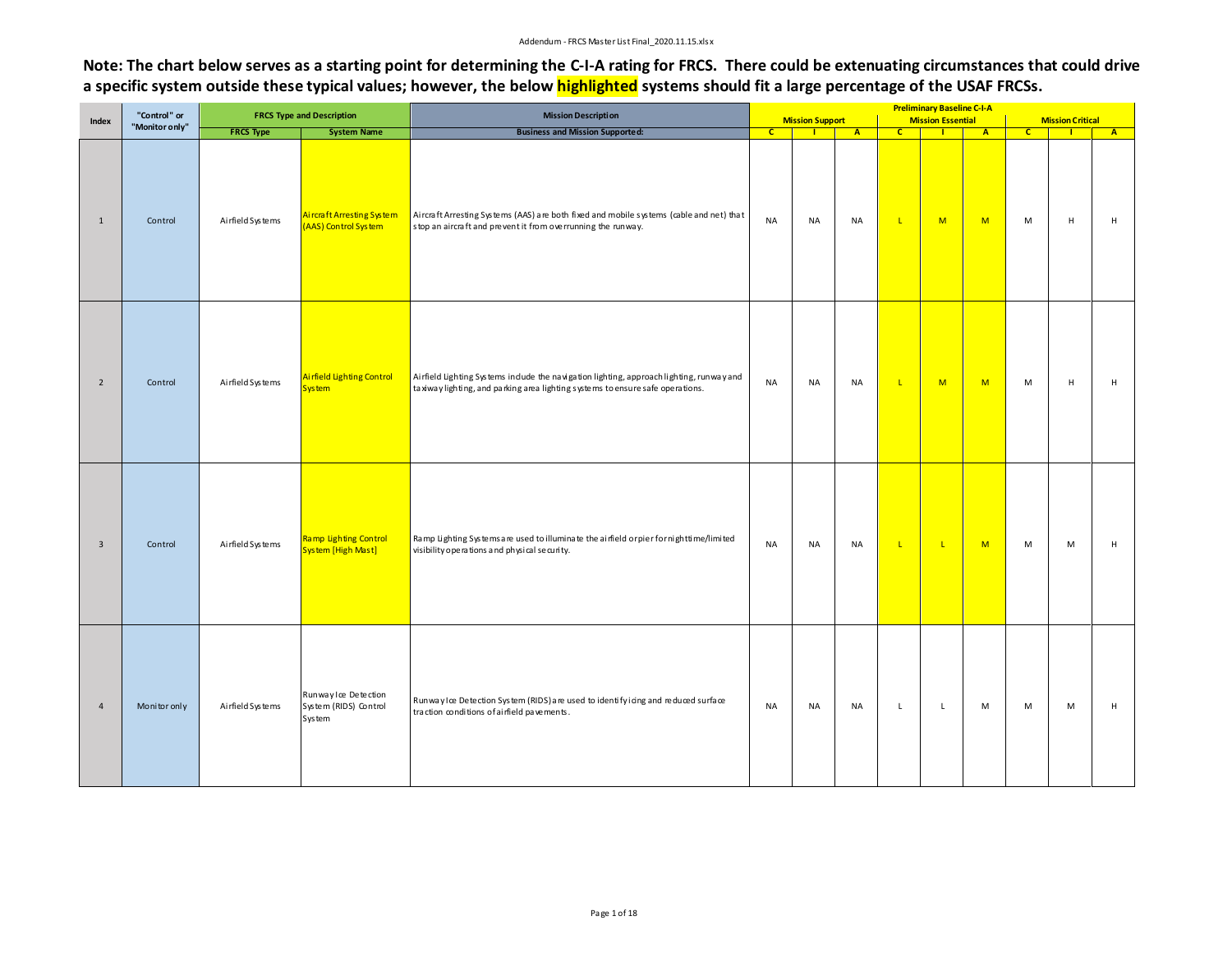| 5               | Control | Automated Material<br>Handling Equipment<br>(AMHE) | Automated Storage and<br>Retrieval Systems     | Automated Storage and Retrieval Systems are typically PLC controlled parts storage or<br>retrieval systems to indude man aboard stacker cranes.                                                                                         | L            | M | $\mathbf{L}$ | L           | M | L            | M | H           | M |
|-----------------|---------|----------------------------------------------------|------------------------------------------------|-----------------------------------------------------------------------------------------------------------------------------------------------------------------------------------------------------------------------------------------|--------------|---|--------------|-------------|---|--------------|---|-------------|---|
| 6               | Control | Automated Material<br>Handling Equipment<br>(AMHE) | AWOS - Automated Weight<br>and Offering System | Automated Weight and Offering Systems are typically PLC controlled equipment that<br>automates the weighing, dimensioning and shipping quote system and may indude<br>packaging, labeling and routing to the appropriate shipping dock. | L.           | M | $\mathsf{L}$ | $\mathsf L$ | M | $\mathsf{L}$ | M | H           | M |
| $7\overline{ }$ | Control | Automated Material<br>Handling Equipment<br>(AMHE) | Ergonomic Systems                              | Automated systems such as lift/tilt table, vacuum lifts, inverters and auto bagging<br>equipment designed to enhance the safe handling of material.                                                                                     | $\mathsf{L}$ | M | $\mathsf{L}$ | $\mathsf L$ | M | $\mathsf{L}$ | M | H           | M |
| 8               | Control | Automated Material<br>Handling Equipment<br>(AMHE) | Forklift/Lift Systems                          | Automated forklift and lifts ystems are typically PLC controlled systems that control<br>movement of large material items to or from storage.                                                                                           | L            | M | $\mathbf{L}$ | L           | M | $\mathsf{L}$ | M | $\mathsf H$ | M |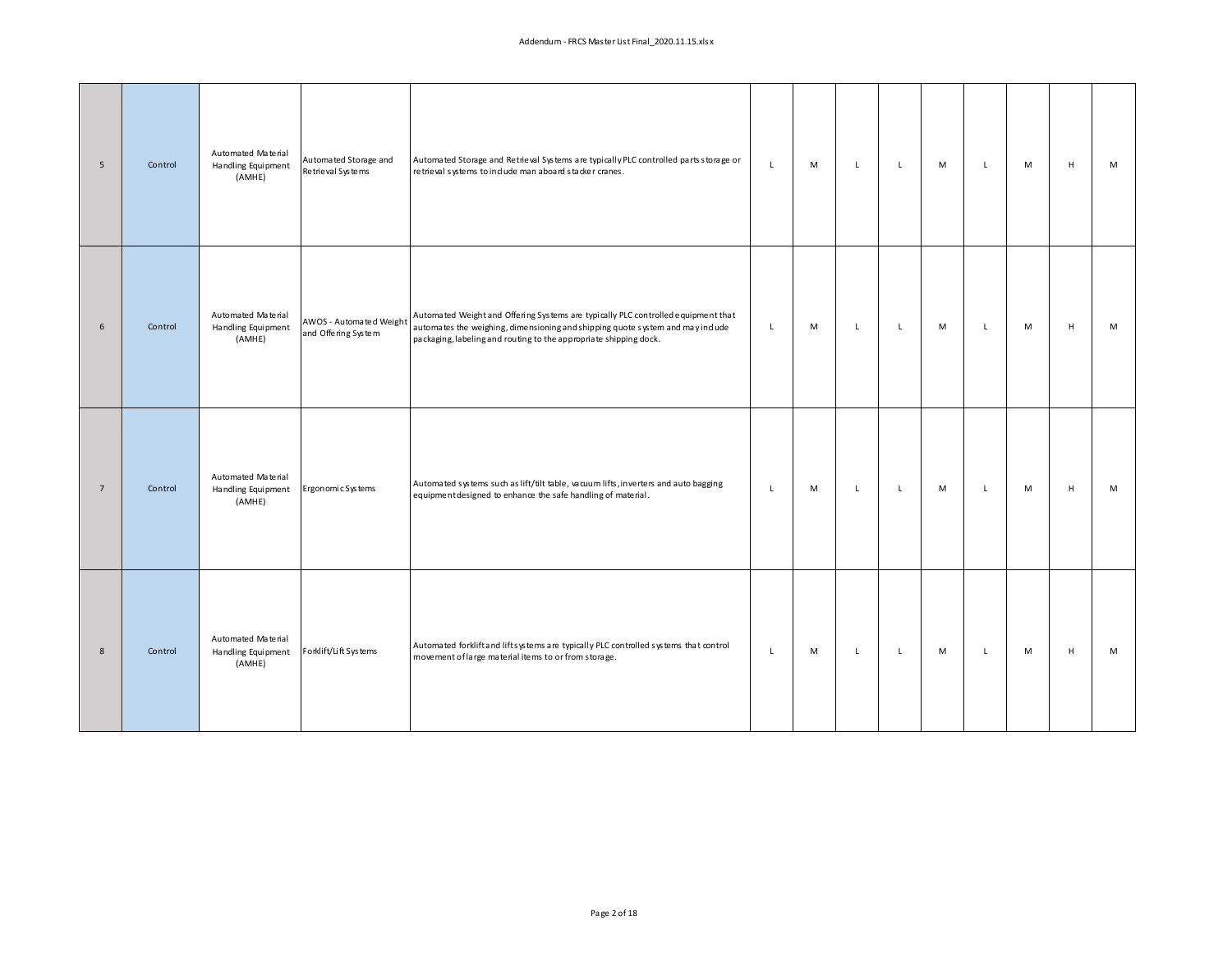| $9\,$ | Control | Automated Material<br>Handling Equipment<br>(AMHE) | Forklifts            | Independents ys tems manually operated (all dasses) that contain significant PLC<br>software and data transmission capabilities                                              | $\mathsf{L}$ | M | $\mathbf{L}$ | $\mathsf{L}$ | M | $\mathsf{L}$ | M | H           | M |
|-------|---------|----------------------------------------------------|----------------------|------------------------------------------------------------------------------------------------------------------------------------------------------------------------------|--------------|---|--------------|--------------|---|--------------|---|-------------|---|
| 10    | Control | Automated Material<br>Handling Equipment<br>(AMHE) | Packaging systems    | Automated systems that are typically PLC controlled to wrap, bundle, unitize or label<br>material                                                                            | $\mathsf L$  | M | $\mathsf{L}$ | L            | M | $\mathsf{L}$ | M | H           | M |
| 11    | Control | Automated Material<br>Handling Equipment<br>(AMHE) | Robotics             | Robotics indudes systems designed to automate one or more functions typically done by<br>ware house personnel in the movement, packaging, storage, and shipment of material. | $\mathsf{L}$ | M | $\mathbf{L}$ | L            | M | $\mathsf{L}$ | M | H           | M |
| 12    | Control | Automated Material<br>Handling Equipment<br>(AMHE) | Weigh & Span systems | PLC Automated in-line or DCS systems that provide control checks and quality<br>monitoring on weight and dimensional data of material to include scales and Cubiscans.       | $\mathsf{L}$ | M | $\mathbf{L}$ | $\mathsf{L}$ | M | $\mathsf{L}$ | M | $\mathsf H$ | M |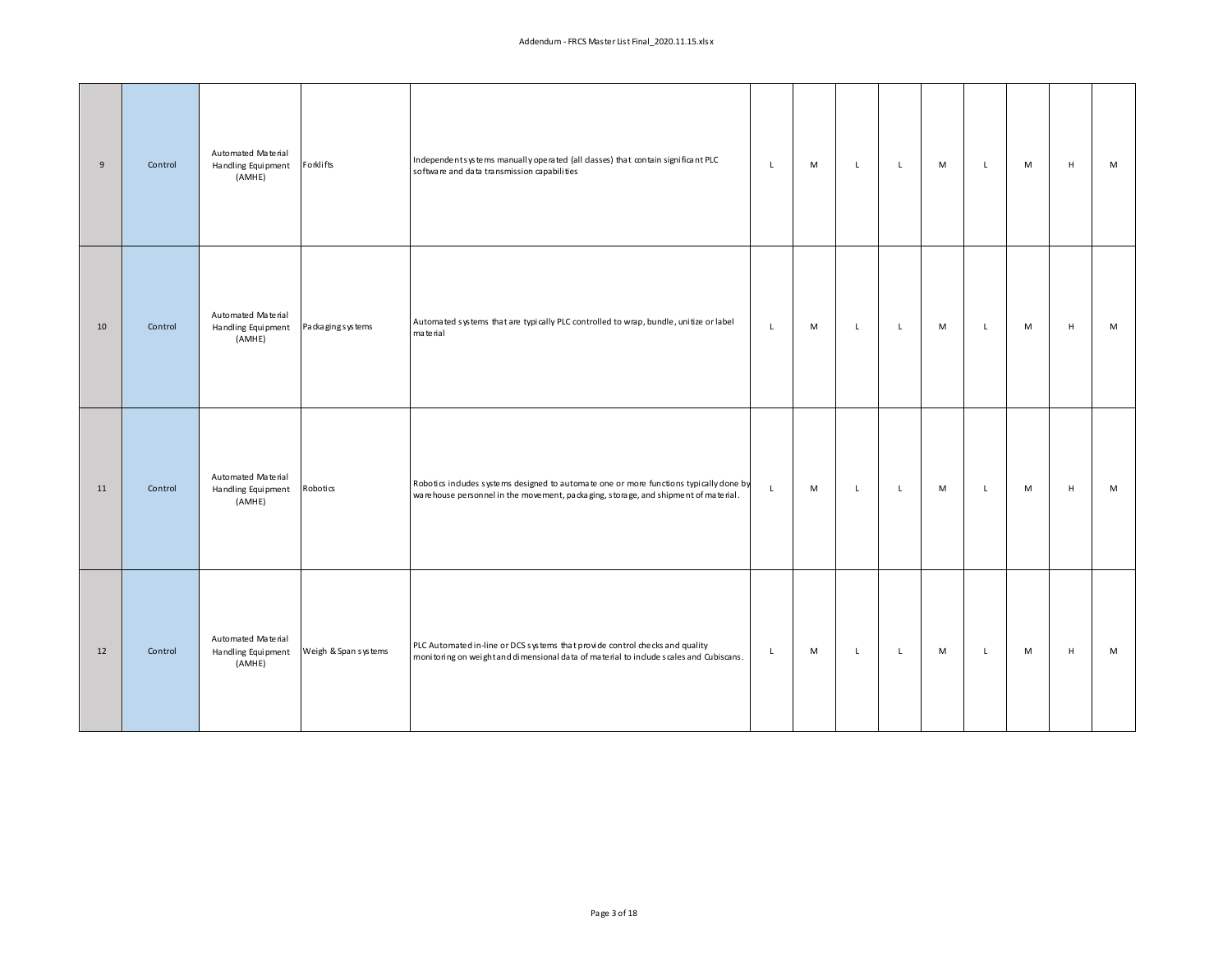| 13 | Control | (BCS)                                                    | Building Control System Building Lighting Control<br><b>System</b> | Building Lighting Systems are both exterior and interior facility/building systems used to<br>provide light. Lightingsystems consist of the fixtures (LED, halogen, high pressure<br>sodium, incandes cent), occupancy and light sensors, motion detectors. Building Lighting<br>Systems can be interconnected to other systems such as shade control and energy<br>managements ys tems.                                                              | $\mathbf{L}$   | $\mathsf{L}$ | $\mathbf{L}$ | L | $\mathbf{L}$ | $\mathsf{L}$ | $\mathsf{L}$ | M            | M            |
|----|---------|----------------------------------------------------------|--------------------------------------------------------------------|-------------------------------------------------------------------------------------------------------------------------------------------------------------------------------------------------------------------------------------------------------------------------------------------------------------------------------------------------------------------------------------------------------------------------------------------------------|----------------|--------------|--------------|---|--------------|--------------|--------------|--------------|--------------|
| 14 | Control | Building Control System Conveyance / Vertical<br>(BCS)   | Transport Control System                                           | Conveyance/Vertical Transport Systems are elevators, escalators, and lifts that move<br>people and materials either horizontally or vertically. These systems are typically<br>interconnected with the Building Automation Systems, Fire Automation Systems, and<br>Physical Access Control Systems systems as part of the fire code requirements for egress<br>and life safety. Interlock from Fire is by relay contacts, not LAN, WAN, or Internet. | $\mathsf{L}$   | $\mathsf{L}$ | $\mathsf{L}$ | L | $\mathsf{L}$ | $\mathsf{L}$ | $\mathsf{L}$ | $\mathbf{L}$ | $\mathbf{L}$ |
| 15 | Control | Building Control System Electrical Distribution<br>(BCS) | (interior) Control System                                          | Electrical Distribution Systems within a building are the transformers, switches, and<br>distribution wiring that supply typical 208/120 volt or 480/277 volt power to the<br>building. Indudes "ALL" electrical equipment, induding UPS, ATS, and building level<br>generators.                                                                                                                                                                      | $\mathbf{L}$   | $\mathbf{L}$ | $\mathbf{L}$ | L | M            | M            | L            | H            | H            |
| 16 | Control | <b>Building Control System</b><br>(BCS)                  | Heating, Ventilation, Air<br>Conditioning (HVAC)<br>Control System | Heating, Ventilation, Air Conditioning (HVAC) Systems provide the temperature and<br>humidity control for a facility/building. The HVAC typically consist of cooling towers, chill<br>water, air handling units, variable air volume boxes, fans and coils, radiators, and piping<br>to distribute hot and cold water and condition air.                                                                                                              | $\mathsf{L}^+$ | $\mathbf{L}$ | $\mathbf{L}$ | L | $\mathsf{L}$ | $\mathsf{L}$ | L.           | M            | M            |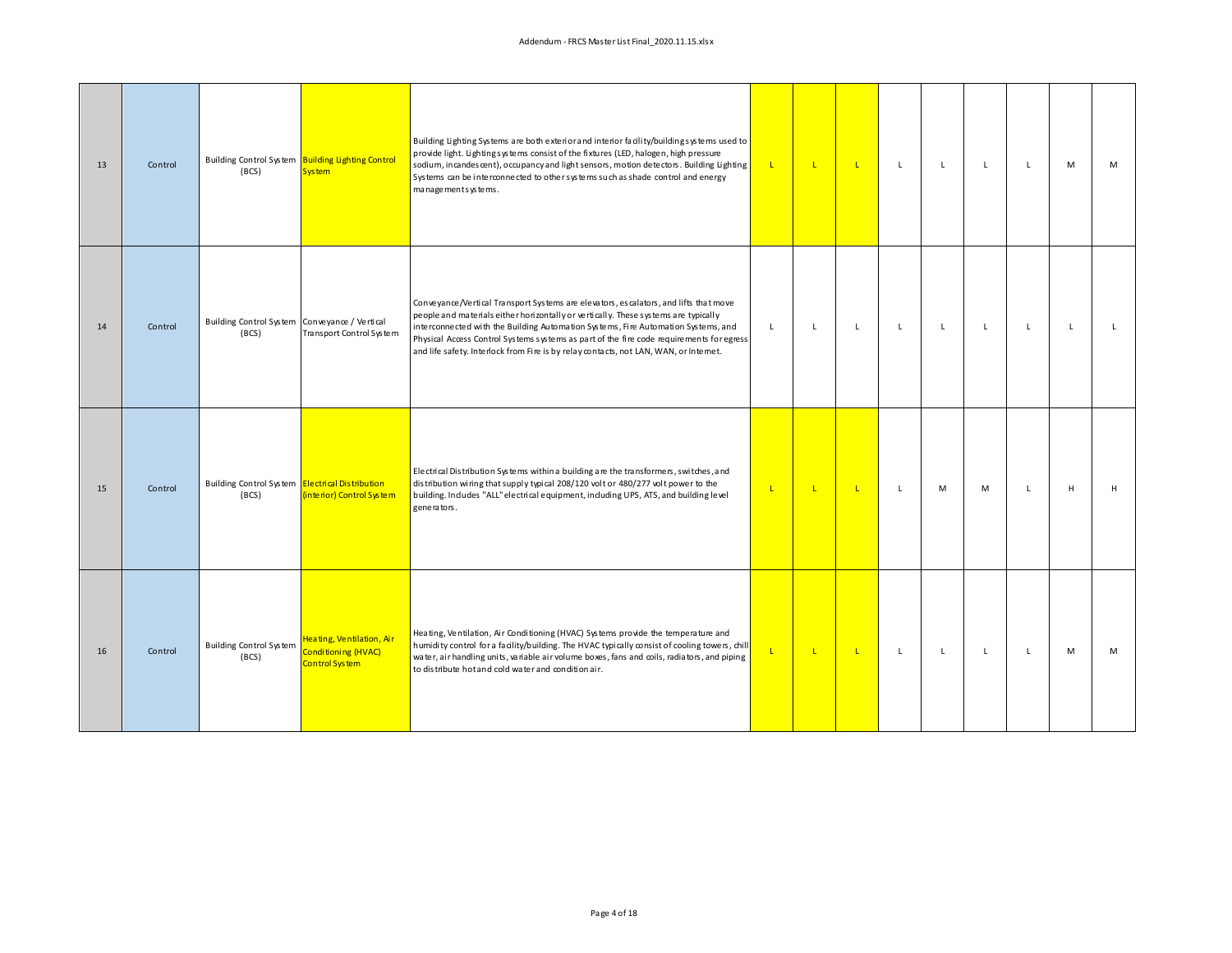| 17 | Other        | <b>Building Control System</b><br>(BCS) | rrigation Control System                                 | Irrigation Systems are both exterior and interior facility/building systems used to provide<br>water to vegetation (agriculture and landscaping) and consists of the water source<br>(utility, pumped surface/groundwater, storage tank), piping, sprinkler or drip delivery,<br>and sensors and actuators to measure pressure and flow.                                                                                                                                                                                                                                                                                                                                                                                   | $\mathbf{L}$ | $\mathsf{L}$ | $\mathbf{L}$ | L            | L.           | L. | L            | L            | L. |
|----|--------------|-----------------------------------------|----------------------------------------------------------|----------------------------------------------------------------------------------------------------------------------------------------------------------------------------------------------------------------------------------------------------------------------------------------------------------------------------------------------------------------------------------------------------------------------------------------------------------------------------------------------------------------------------------------------------------------------------------------------------------------------------------------------------------------------------------------------------------------------------|--------------|--------------|--------------|--------------|--------------|----|--------------|--------------|----|
| 18 | Control      | <b>Building Control System</b><br>(BCS) | IS/FRCS<br>Hybrid/Convergence<br>Systems:                | . Access control/alarm systems that use badges/Common Access Cards and Active<br>Directory for keyless entry (contain PII)<br>. Keyless entry/keypad systems that use Active Directory (contain PII)<br>. Meter data managementsystems that interconnect with a local utility with real time<br>demand and response (if the meter data is determined to contain PCI or not contain PCI<br>- two types of FRCS)<br>• Vehide fueling/charging stations/pumps with credit card swipe (contain PCI)<br>• Compute rized maintenance management systems/work order systems that<br>interconnect with control system back-end controllers and devices (if the system is<br>determined to contain PCII or PII - two types of FRCS) | M            | M            | M            | M            | M            | M  | M            | M            | M  |
| 19 | Monitor only | (BCS)                                   | (MNS)                                                    | Building Control System Mass Notifications Systems Mass Notifications Systems (MNS) indude Giant Voice and various audiable alarms used<br>to inform and notifiy personnel of alert conditions.                                                                                                                                                                                                                                                                                                                                                                                                                                                                                                                            | $\mathbf{L}$ | $\mathbf{L}$ | $\mathbf{L}$ | $\mathsf{L}$ | $\mathsf{L}$ | M  | $\mathsf{L}$ | $\mathsf{L}$ | M  |
| 20 | Control      | (BCS)                                   | Building Control System Medical Control Systems<br>(MED) | Large and complex devices, such as MRI scanners or radiation therapy systems for<br>cancer treatment, typically have remote displayand control systems associated with<br>them, allowing a dinician to administer treatments safely and efficiently. These control<br>systems have much in common with enterprise-dass desktop software.                                                                                                                                                                                                                                                                                                                                                                                   | M            | M            | M            | M            | M            | M  | M            | M            | M  |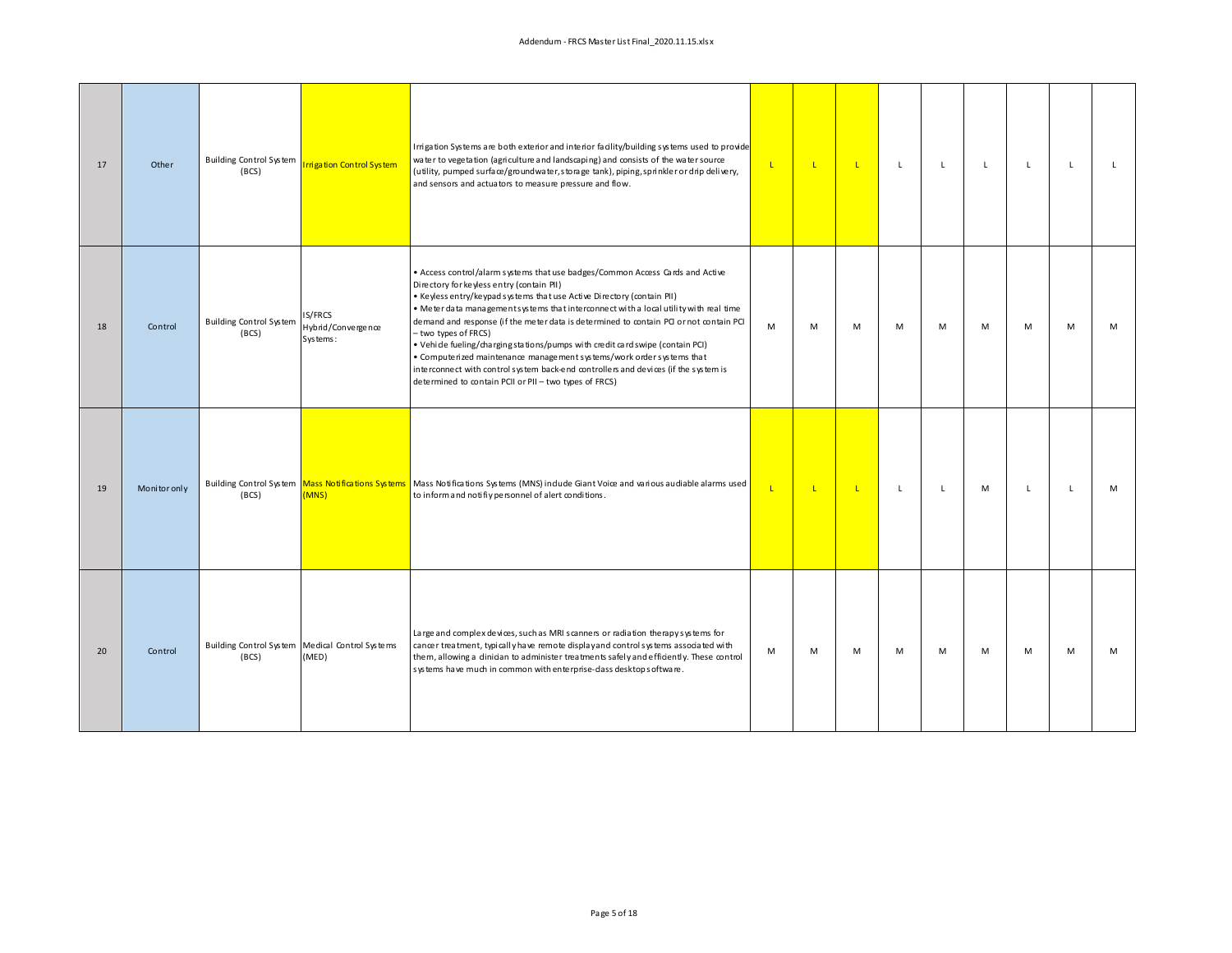| 21 | Control | Building Control System Meteorological Control<br>(BCS) | Systems (MET)                             | A meteorological system contains essential weather instruments which ensure reliable<br>performance under all environmental conditions. The systems provide independent<br>sensors for high a ccuracies of each individual weather parameter. The indicators offer<br>easy operation and reliable function for comfortable and safe navigation. The simplest<br>system, like a wind system consisting of a wind sensor with dedicated wind display, gives<br>users the required information on the wind conditions.                                                                                                                                                                                                                                                                                                                                                                                                                                                                                      | М               | М                         | М                         | М                         | М                         | M                         | M               | M               | M               |
|----|---------|---------------------------------------------------------|-------------------------------------------|----------------------------------------------------------------------------------------------------------------------------------------------------------------------------------------------------------------------------------------------------------------------------------------------------------------------------------------------------------------------------------------------------------------------------------------------------------------------------------------------------------------------------------------------------------------------------------------------------------------------------------------------------------------------------------------------------------------------------------------------------------------------------------------------------------------------------------------------------------------------------------------------------------------------------------------------------------------------------------------------------------|-----------------|---------------------------|---------------------------|---------------------------|---------------------------|---------------------------|-----------------|-----------------|-----------------|
| 22 | Control | <b>Building Control System</b><br>(BCS)                 | Shade Control System                      | Shade Control Systems are used to manage the amount of light and radiant energy that<br>enters a building and indude interior activated blinds, screens and exterior a wnings and<br>overhangs.                                                                                                                                                                                                                                                                                                                                                                                                                                                                                                                                                                                                                                                                                                                                                                                                          | L               | L                         | L                         | L                         | L                         | L                         | L.              | L               | L.              |
| 23 | Control | <b>Building Control System</b><br>(BCS)                 | Traffic Management                        | Traffic Management is a control system used to affect traffic flow across an<br>installation(s) consisting of intersection traffic lights and other supporting infrastructure<br>like cameras, motion sensors, and railroad crossings                                                                                                                                                                                                                                                                                                                                                                                                                                                                                                                                                                                                                                                                                                                                                                    | <b>L</b>        | -1                        | <b>L</b>                  | L                         | м                         | L.                        | L.              | M               | L.              |
| 24 | Other   | CS-Platform Endave                                      | Control System Platform<br>Endave (CS-PE) | Control System Platform Endaves (CS-PE) are network endaves that are dedicated the<br>support of CS providing standard cybersecurity, such as boundary defense, incident<br>detection and response, and key management, and also delivery of common<br>applications. CS-PEs may be specific to an organization or a mission, and the computing<br>environments may be organized by physical proximity or by function independent of<br>location. Examples of CS-PEs include local area networks and the applications they host,<br>backbone networks, and data processing centers dedicated to CS.<br>*Note: The CIA value needs to be determined based on the systems which rely on the<br>PE to function or for their cyberse curity posture. The PE shoud have a C-I-A rating equal<br>to (or higher) than the highest rated system relying on it. Systems which simply<br>communicate with the PE but do not rely on the PE (for function or cybersecurity) should<br>notincrease the PE CIA rating. | See<br>Descrip. | $\ast$<br>See<br>Descrip. | $\ast$<br>See<br>Descrip. | $\ast$<br>See<br>Descrip. | $\ast$<br>See<br>Descrip. | $\ast$<br>See<br>Descrip. | See<br>Descrip. | See<br>Descrip. | See<br>Descrip. |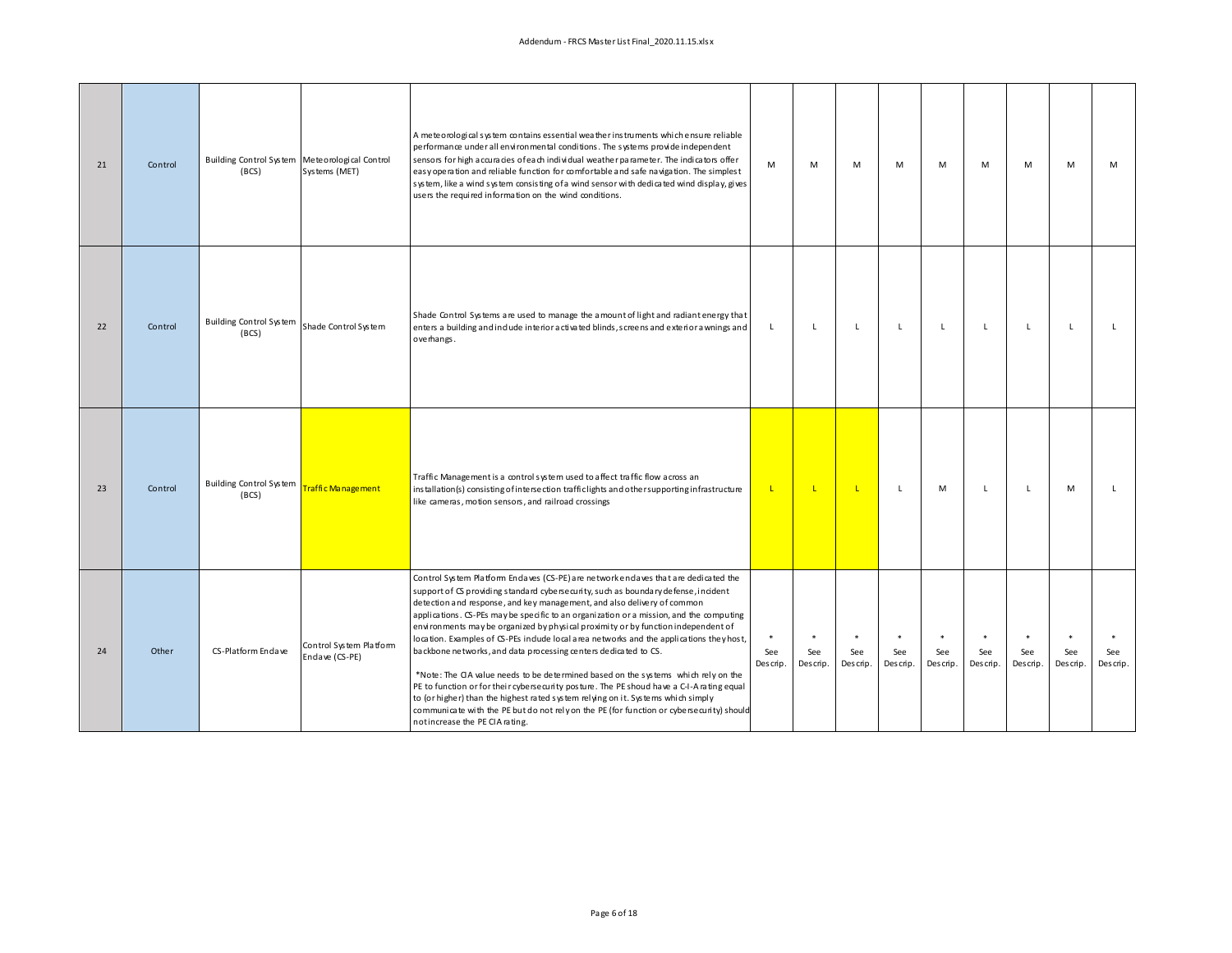| 25 | Monitor only | Dams, Locks & Levee<br>Systems        |                                         | Dam Safety Control Systems are mostly data acquisition system to monitor dam<br>Dam Safety Control System integrity. Dam Safety indudes all activities required to ensure the structural integrity of<br>flood control structures by monitoring water seepage levels, uplift pressures, etc. | $\mathsf{L}$ | $\mathsf L$ | $\mathsf{L}^-$ | $\mathsf L$  | $\mathsf L$ | $\mathsf L$  | <b>NA</b> | <b>NA</b> | NA |
|----|--------------|---------------------------------------|-----------------------------------------|----------------------------------------------------------------------------------------------------------------------------------------------------------------------------------------------------------------------------------------------------------------------------------------------|--------------|-------------|----------------|--------------|-------------|--------------|-----------|-----------|----|
| 26 | Control      | Dams, Locks & Levee<br><b>Systems</b> | Flood Risk Management<br>Control System | Flood Risk Management Systems indudes all activities devoted to the effective use [and<br>maintenance] of impoundments, levees, and hurricane protection systems specifically<br>designed for managing water to protectlife and economicstability.                                           | $\mathsf L$  | M           | M              | $\mathsf{L}$ | M           | M            | <b>NA</b> | <b>NA</b> | NA |
| 27 | Control      | Dams, Locks & Levee<br><b>Systems</b> | Hydropower Control<br>System            | Hydropower Control Systems are traditionally supervisory control and data acquisition<br>(SCADA) systems to produce and distribute electric power.                                                                                                                                           | $\mathsf L$  | L           | L.             | $\mathsf{L}$ | L           | $\mathsf{L}$ | NA        | NA        | NA |
| 28 | Control      | Dams, Locks & Levee<br>Systems        |                                         | Navigation Control System Navigation Control Systems operate locking facilities.                                                                                                                                                                                                             | $\mathsf L$  | $\mathsf L$ | $\mathsf L$    | $\mathsf{L}$ | $\mathsf L$ | $\mathsf L$  | <b>NA</b> | <b>NA</b> | NA |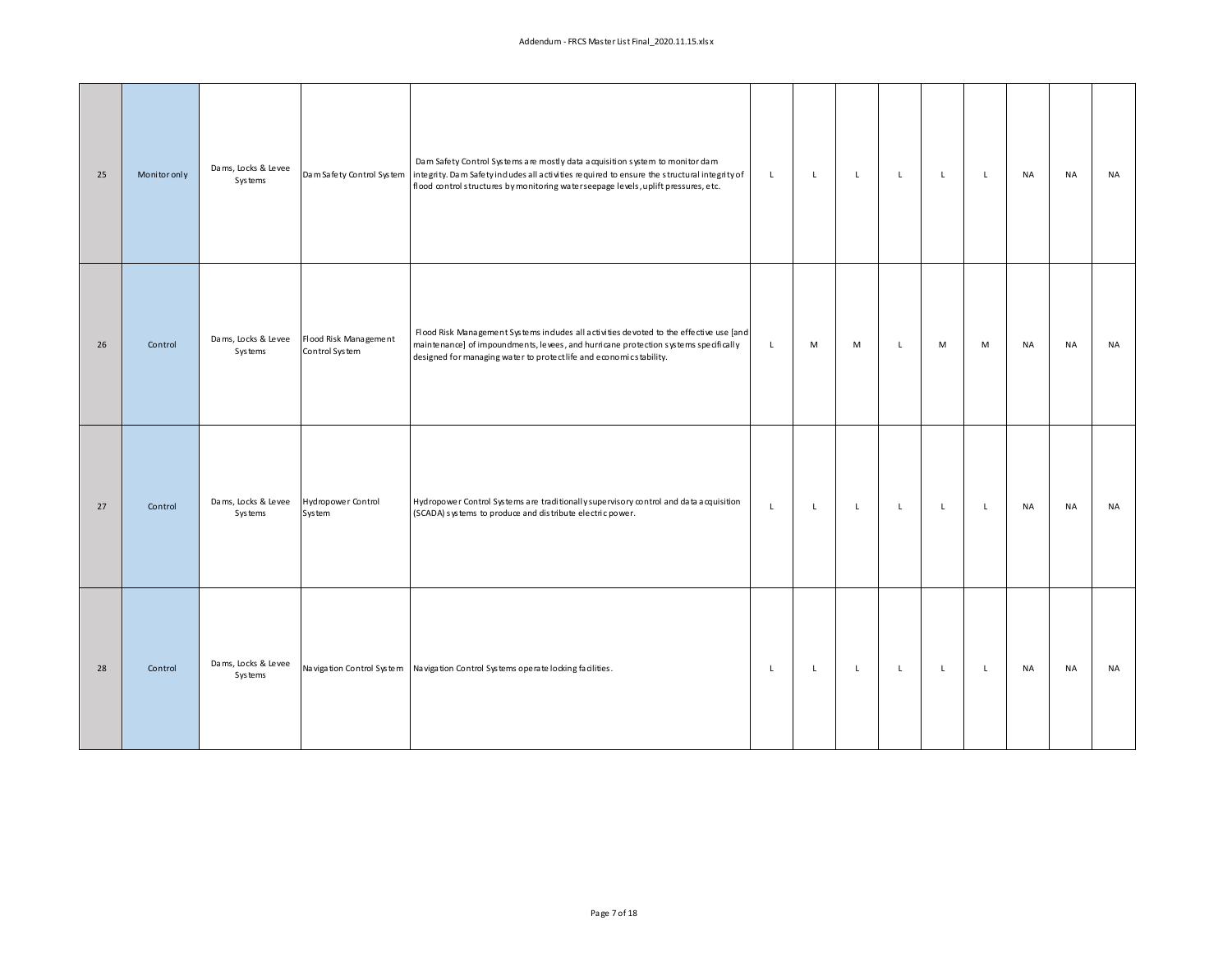| 29 | Control      | Electronic Security<br>System (ESS) | <b>Access Control System</b><br>ACS) or Automated Entry<br>Control Systems (AECS) | Access Control Systems (ACS) are automated systems that interface with locking<br>mechanisms that momentarily permit access (for example, by unlocking doors or gates)<br>after verifying entry credentials (e.g., using a card reader). DoDM 5200.01 vol 3;<br>OPNAVINST 5530.14E refer to the ACS as an Automated Access Control System,<br>Electronic Entry Control system, or Keyless Access System. ACS is a subsystem of an ESS. | M            | M            | M            | M            | H | H            | н | H | H |
|----|--------------|-------------------------------------|-----------------------------------------------------------------------------------|----------------------------------------------------------------------------------------------------------------------------------------------------------------------------------------------------------------------------------------------------------------------------------------------------------------------------------------------------------------------------------------------------------------------------------------|--------------|--------------|--------------|--------------|---|--------------|---|---|---|
| 30 | Monitor only | Electronic Security<br>System (ESS) | <b>CBRNE Monitoring and</b><br>Notification Systems                               | CBRNE Notification Systems consist of the monitoring system, sensors and devices to<br>detect chemical, biological, radiological, nuclear and explosive compounds and alarm<br>and/or interact with other facility systems to prevent contaminants from spreading into<br>other parts of the facility and provide safe haven areas for people within the facility.                                                                     | L            | M            | M            | L            | M | M            | L | H | H |
| 31 | Control      | Electronic Security<br>System (ESS) | Electronic Security System<br>(ESS)                                               | Electronic Security Systems (ESS) are a collection of multiple ESS, such as interior and<br>exterior Intrusion Detection System (IDS), Closed Circuit Television (CCTV) system for<br>assessment of alarm conditions, Access Control Systems (ACS), Data Transmission Media<br>(DTM), and alarm reporting systems for monitoring, control, and display.                                                                                | M            | M            | M            | M            | M | M            | M | H | H |
| 32 | Monitor only | Electronic Security<br>System (ESS) | <b>Intrusion Detection Systems</b><br>(IDS)                                       | Intrusion Detection Systems (IDS) are used to identify people who have entered into a<br>secure area. IDS consists of many different sensors such as infrared, microwave, glass<br>break, vibration, and magnetic. (When integrated with a control system which performs<br>another function - such as access control to secure the doors - this becomes part of an<br>ESS.)                                                           | $\mathbf{L}$ | $\mathbf{L}$ | $\mathbf{L}$ | $\mathsf{L}$ | M | $\mathsf{L}$ | M | H | M |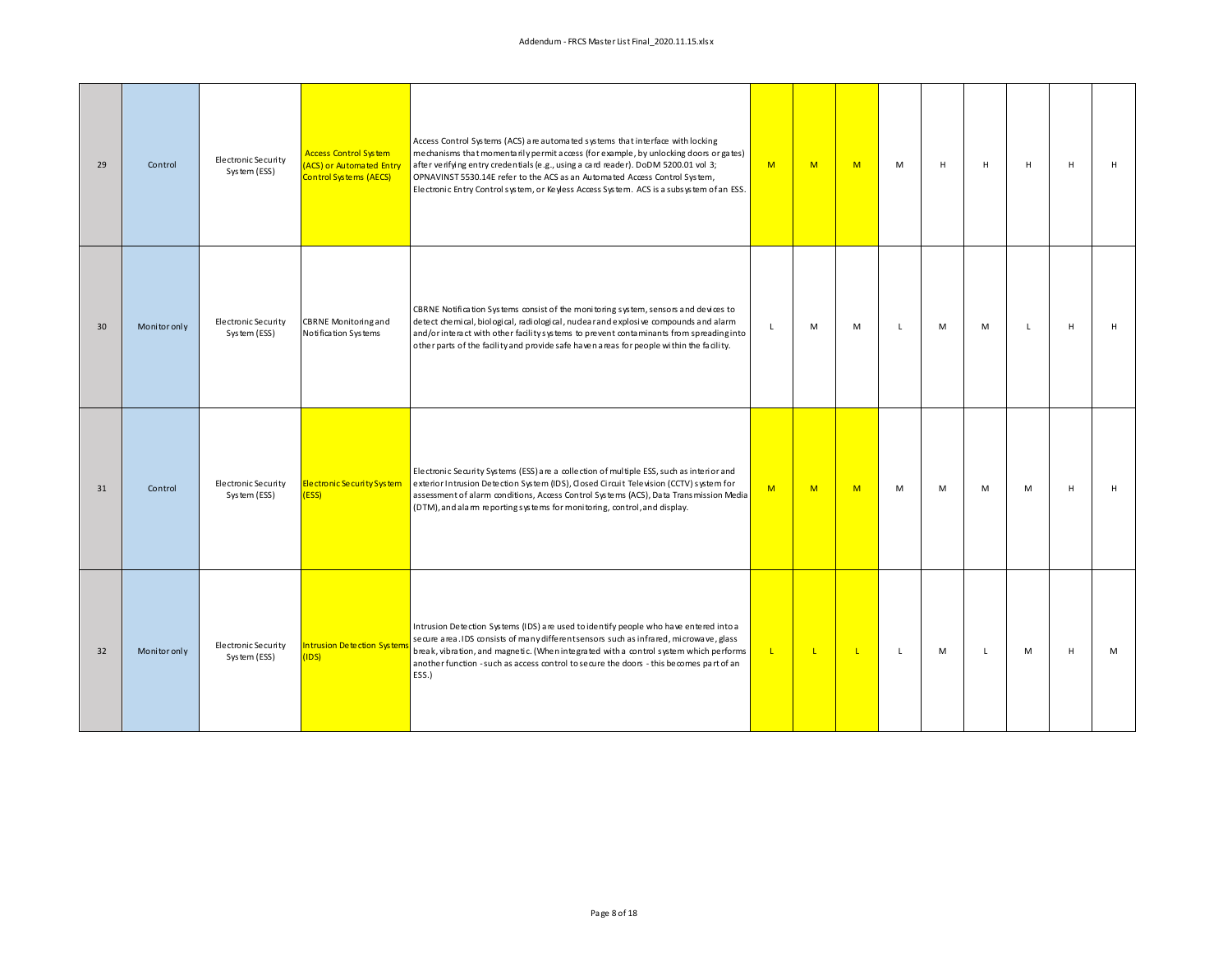| 33 | Control      | Electronic Security<br>System (ESS) | <b>Physical Access Control</b><br><b>Systems (PACS)</b>                | Facility-Related Physical Access Control Systems (PACS), such as Installation Entry<br>Control systems (IEC) are part of the installation ATFP perimeter defense. The IEC may<br>consist of vehide pop-up barriers, mantraps, entry gates, rejection/holding areas,<br>lighting and messaging/way finding signage.                                                                                                                                        | M            | M            | M            | M              | $\mathsf H$  | H            | H            | H         | н         |
|----|--------------|-------------------------------------|------------------------------------------------------------------------|-----------------------------------------------------------------------------------------------------------------------------------------------------------------------------------------------------------------------------------------------------------------------------------------------------------------------------------------------------------------------------------------------------------------------------------------------------------|--------------|--------------|--------------|----------------|--------------|--------------|--------------|-----------|-----------|
| 34 | Control      | Electronic Security<br>System (ESS) | Residential (Billet) Keyless<br><b>Entry Control System</b><br>(RKECS) | Residential (Billet) Keyless Entry Control Systems (RKECS) are used in dormitories, BAQ,<br>TLQ and other facilities for access control.                                                                                                                                                                                                                                                                                                                  | $\mathsf{L}$ | $\mathbf{L}$ | $\mathbf{L}$ | $\mathsf{L}^-$ | $\mathsf{L}$ | $\mathsf{L}$ | <b>NA</b>    | <b>NA</b> | <b>NA</b> |
| 35 | Monitor only | Environmental<br>Monitoring (EM)    | <b>Monitoring Systems</b>                                              | Environmental Water Level Environmental Water Level Monitoring Systems provide unattended, long-term<br>monitoring of water level and flow.                                                                                                                                                                                                                                                                                                               | $\mathbf{L}$ | M            | $\mathbf{L}$ | $\mathsf{L}$   | M            | $\mathsf{L}$ | $\mathsf{L}$ | M         | M         |
| 36 | Monitor only | Environmental<br>Monitoring (EM)    | Landfill Leachate<br>Monitoring Systems                                | Landfill Leachate Monitoring Systems monitor the fluids within the landfill and include<br>leachate collection and removal systems which sit on top of the composite liner and<br>removes leachate from the landfill for treatment and disposal, testing ground water wells<br>to determine whether waste materials have escaped from the landfill, and<br>monitoring/managing methane gas which is also used as an alternate renewable energy<br>source. | $\mathsf{L}$ | M            | $\mathsf{L}$ | L              | M            | L            | L            | M         | M         |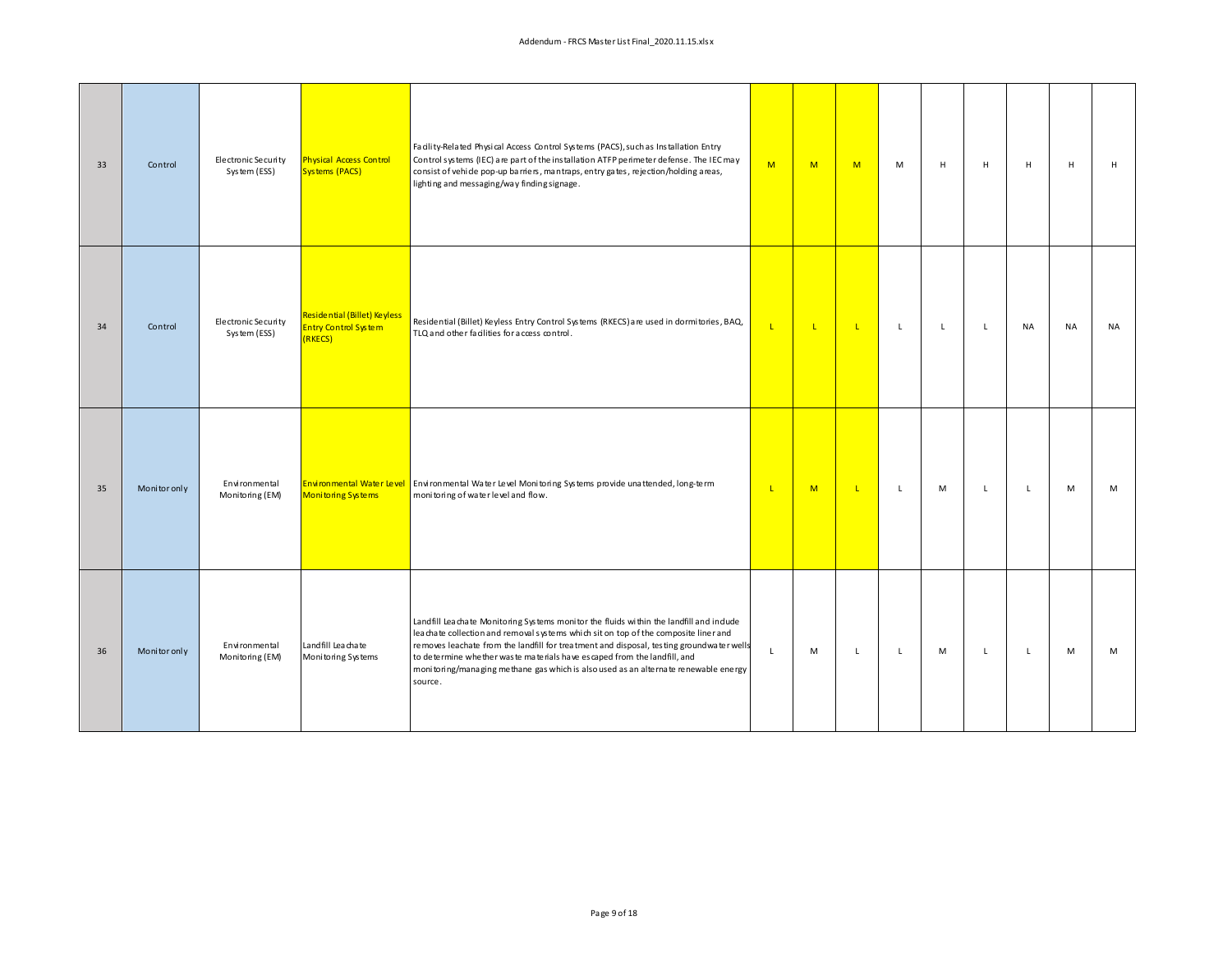| 37 | Monitor only | Environmental<br>Monitoring (EM)  | Pollutant Discharge Effluent<br>Monitoring Systems   | Pollutant Discharge Effluent Monitoring Systems monitor wastewater discharges as<br>required by the Clean Water Act and must meet National Pollutant Discharge Elimination<br>System (NPDES) requirements.                                                                                                                             | L.           | M | $\mathsf{L}$ | L | M | L            | $\mathsf{L}$ | M | M |
|----|--------------|-----------------------------------|------------------------------------------------------|----------------------------------------------------------------------------------------------------------------------------------------------------------------------------------------------------------------------------------------------------------------------------------------------------------------------------------------|--------------|---|--------------|---|---|--------------|--------------|---|---|
| 38 | Monitor only | Environmental<br>Monitoring (EM)  | Water Pollution Discharge<br>Monitoring System       | Water Pollution Discharge Monitoring Systems monitor the effluent as required by the<br>Clean Water Act and must meet National Pollutant Discharge Elimination System<br>(NPDES) requirements.                                                                                                                                         | $\mathsf{L}$ | M | $\mathsf{L}$ | L | M | $\mathsf{L}$ | $\mathsf{L}$ | M | M |
| 39 | Monitor only | Environmental<br>Monitoring (EM)  | Water Temperature<br>Monitoring Systems              | Water Temperature Monitoring Systems monitor the incoming and outgoing<br>temperature of groundwater, surface water, and process water.                                                                                                                                                                                                | $\mathsf{L}$ | M | $\mathsf{L}$ | L | M | $\mathsf{L}$ | $\mathsf{L}$ | M | M |
| 40 | Control      | Environmental<br>Remediation (ER) | Systems/<br>Soil Vapor Remediation<br><b>Systems</b> | Ground Water Remediation Ground Water Remediation Systems /Soil Vapor Remdiation Systems typically monitor<br>and control using PLCs a system of extraction wells pumps, treatment processes and<br>effluent discharge or re-injection well pumps to treat ground water or soils<br>contaiminated by Volatile Organic Compounds (VOG). | $\mathsf{L}$ | M | $\mathbf{L}$ | L | M | M            | $\mathsf{L}$ | M | M |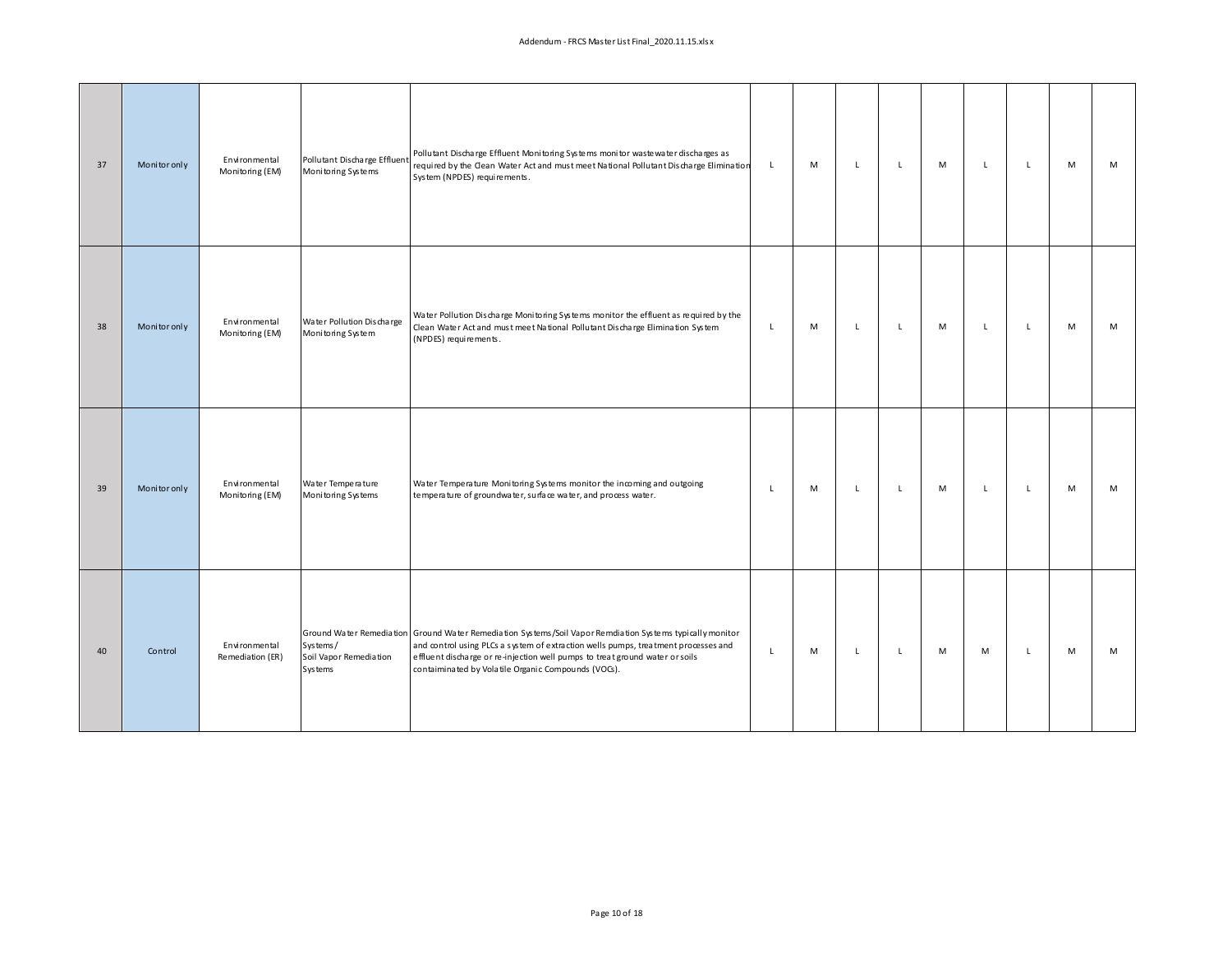## Addendum ‐ FRCS Master List Final\_2020.11.15.xlsx

| 41 | Control      | Fire & Life Safety (FLS) | Fire Pump Control System                          | Fire pumps pump water to fire sprinkler systems, fire hydrants, and standpipes. Fire<br>pump controllers are control panels containing electrical components such as circuit<br>breaker, switches, relays and other devices dedicated to the operation of fire pumps.<br>The devices within a fire pump controller panel perform such functions as receiving<br>signals from alarm devices, such as pressure operated switches, sprinkler alarm valves or<br>remote fire alarm equipment; activating motor control devices to provide electric power<br>to motors driving fire pumps and monitoring the fire pump operation and performance.<br>Stand alone. Not Network connected. Not Internet connected.  | $\mathbf{L}$ | M | M            | $\mathbf{I}$ | M            | M  | $\mathbf{L}$ | H | H |
|----|--------------|--------------------------|---------------------------------------------------|--------------------------------------------------------------------------------------------------------------------------------------------------------------------------------------------------------------------------------------------------------------------------------------------------------------------------------------------------------------------------------------------------------------------------------------------------------------------------------------------------------------------------------------------------------------------------------------------------------------------------------------------------------------------------------------------------------------|--------------|---|--------------|--------------|--------------|----|--------------|---|---|
| 42 | Control      | Fire & Life Safety (FLS) | Fire Suppression System<br>(FSS) Control System   | Fire suppression/extinguishing systems induding, but not limited to: automatic sprinkler<br>systems; water spray systems; foam systems; standpipe systems; dry chemical<br>extinguishingsystems; wet chemical extinguishing systems; dean agent fire<br>extinguishingsystems; water mist fire protection systems; carbon dioxide systems; and,<br>halon 1301 systems. Not networked. Not Internet connected.                                                                                                                                                                                                                                                                                                 | п.           | M | M            | $\mathbf{I}$ | M            | M  | $\mathbf{L}$ | H | H |
| 43 | Monitor only | Fire & Life Safety (FLS) | Fire Alam Reporting<br>Control System             | Fire Alam Reporting Systems are installation-wide reporting systems that connect the<br>Facility fire alarm control panel(s) to a constantly attended location staffed with qualified<br>operators for the receipt and processing of emergency communications. Air-gapped<br>from LAN, WAN, not Internet connected (Per UFC 3-600-01).                                                                                                                                                                                                                                                                                                                                                                       | $\mathsf{L}$ | L | $\mathsf{L}$ | $\mathsf{L}$ | $\mathsf{L}$ | L. | L.           | M | M |
| 44 | Control      | Fire & Life Safety (FLS) | Fire Detection and Alarm<br><b>Control System</b> | Fire Detection and Alarm System is a system or portion of a combination system that<br>consists of components and circuits arranged to monitor and annunciate the status of<br>fire alarm or supervisory signal-initiating devices and to initiate the appropriate response<br>to those signals. Fire alarm systems are analog or addressable wiring, raceways, pull<br>boxes, terminal cabinets, outlet and mounting boxes, control equipment, alams,<br>supervisory signal-initiating devices, alarm notification appliances, supervising station<br>fire alam system transmitter, and other accessories and miscellaneous items. Air-<br>gapped from LAN, WAN, not Internet connected (Per UFC 3-600-01). | $\mathbf{L}$ | M | M            | L            | M            | M  | L            | M | M |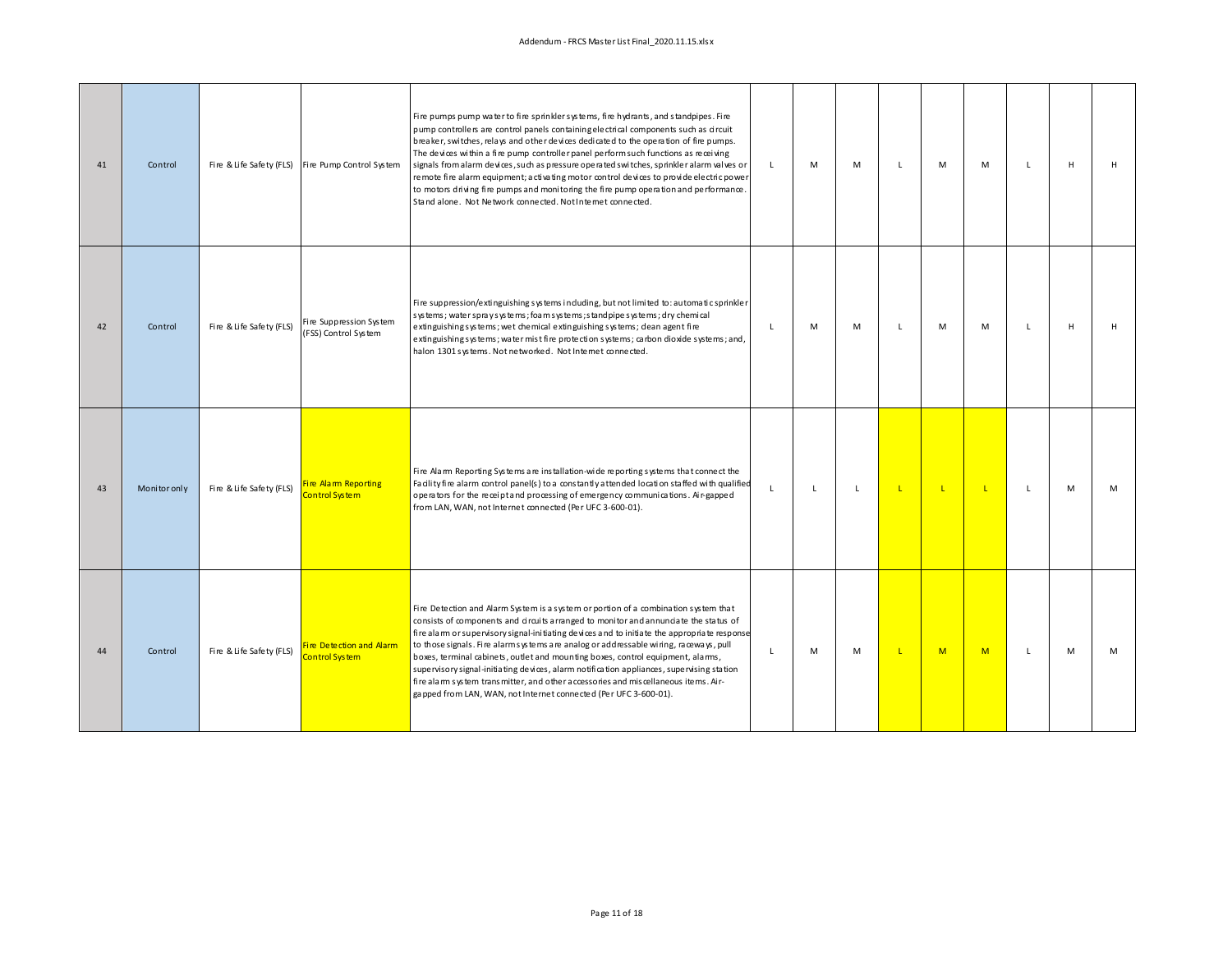| 45 | Monitor only | Fueling Systems | Fuel Leak Detection System<br>Control System                                    | Fuel Leak Detection System (FLDS) are installed on POL and other fluid transport systems<br>to identify leaks and/or loss of pressure that could resultin environmental spillage and<br>contamination.                                                                                                                                                                                                                                                                                                                   | L.           | M            | M            | L              | M            | M            | $\mathsf{L}$ | M            | M            |
|----|--------------|-----------------|---------------------------------------------------------------------------------|--------------------------------------------------------------------------------------------------------------------------------------------------------------------------------------------------------------------------------------------------------------------------------------------------------------------------------------------------------------------------------------------------------------------------------------------------------------------------------------------------------------------------|--------------|--------------|--------------|----------------|--------------|--------------|--------------|--------------|--------------|
| 46 | Control      | Fueling Systems | Petroleum, Oil & Lubricants<br>(POL) Control System<br>[Distribution & Storage] | Petroleum, Oil & Lubricants (POL), Distribution & Storage are a combination of multiple<br>control systems. These systems use Programmable Logic Controllers (PLCs) and Remote<br>Terminal Units (RTUs) spread out over a large geographic area, multiple large volume<br>tanks, an extensive underground pipeline distribution system/pantograph, and<br>interconnects to other IT and OTs ystems such as an inventory and spill system. This<br>covers systems such as generator fueling distribution control systems. | $\mathbf{L}$ | $\mathbf{L}$ | $\mathbf{L}$ | $\mathsf{L}^-$ | $\mathsf{L}$ | $\mathsf{L}$ | $\mathsf{L}$ | $\mathsf{L}$ | $\mathsf{L}$ |
| 47 | Control      | Fueling Systems | Vehide Fueling Control<br>System                                                | Vehide Fueling Systems are used to fuel vehides. Charging systems for Evs are<br>considered Vehide Fueling Systems.                                                                                                                                                                                                                                                                                                                                                                                                      | $\mathsf{L}$ | L            | $\mathsf{L}$ | $\mathsf{L}$   | M            | M            | $\mathsf{L}$ | M            | H            |
| 48 | Control      | Pier Systems    | Dry Dock Process Water<br>Control System                                        | Dry Dock Process Water Systems pump water into or out of the dry dock and consist of<br>the pipe, pumps, valves and controllers that regulate the water pressure and flow rate.                                                                                                                                                                                                                                                                                                                                          | L.           | L            | $\mathbf{L}$ | L              | M            | M            | L            | H            | H            |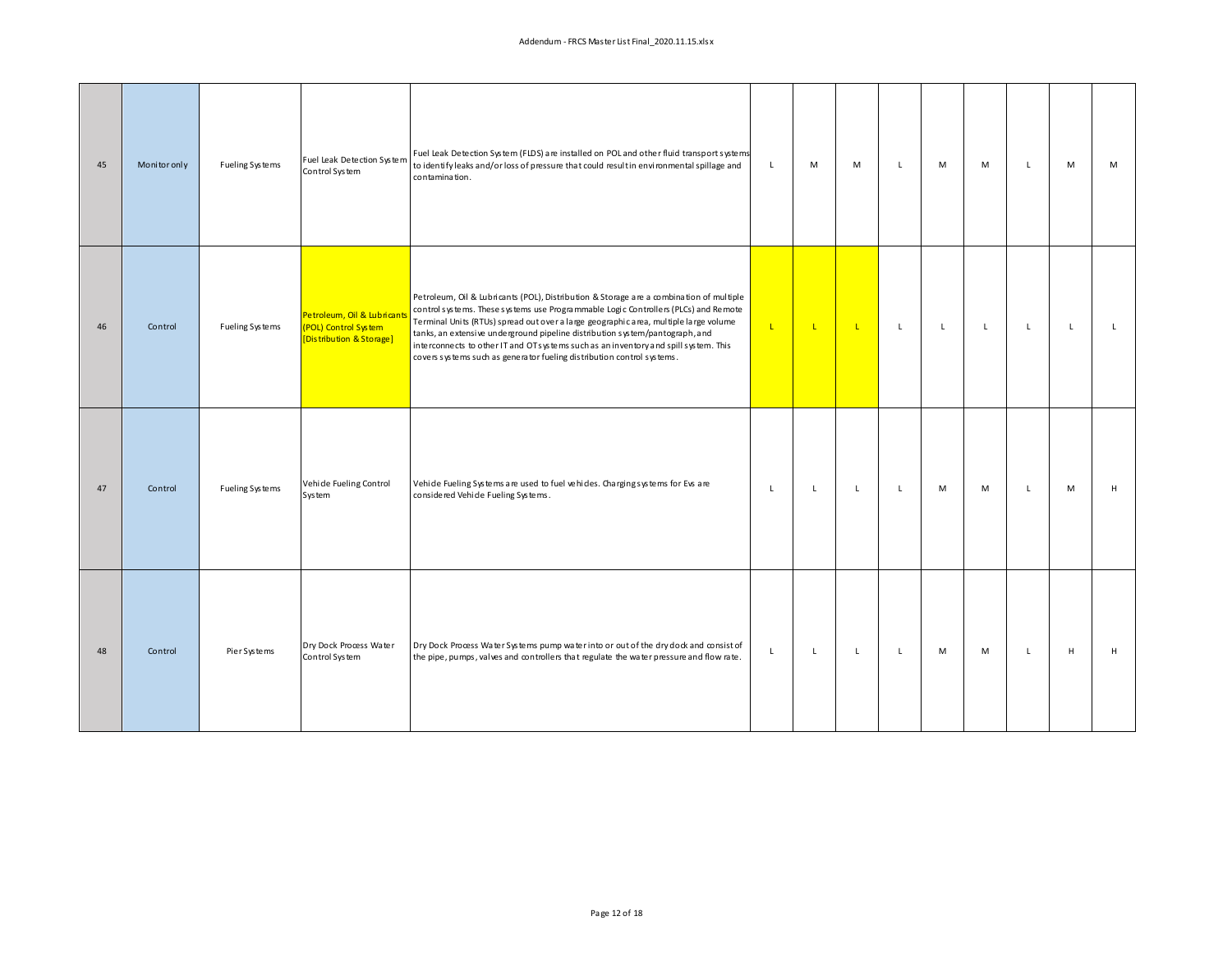| 49 | Control      | Transportation Systems          | Railroad Track Control<br>Systems                                                                | Railroad Track systems are a combination of multiple control systems. These systems<br>use Programmable Logic Controllers (PLCs) and Remote Terminal Units (RTUs) spread<br>out over a large geographic area.                                                                                                            | L            | L            | $\mathbf{L}$ | L           | M            | M            | L            | H | H |
|----|--------------|---------------------------------|--------------------------------------------------------------------------------------------------|--------------------------------------------------------------------------------------------------------------------------------------------------------------------------------------------------------------------------------------------------------------------------------------------------------------------------|--------------|--------------|--------------|-------------|--------------|--------------|--------------|---|---|
| 50 | Monitor only | Utility Control System<br>(UCS) | Cathodic Protection<br>Monitoring Systems (CPS)                                                  | Cathodic Protection Systems (CPS) are used to provide cathodic protection to buried and<br>elevated pipe and other metal systems such as building envelopes and roofs where<br>dissimilar metals are joined. Cathodic elements exchange ions to maintain surface level<br>of protection and prevent leaks and corrosion. | $\mathsf{L}$ | $\mathbf{L}$ | $\mathbf{L}$ | $\mathsf L$ | $\mathsf{L}$ | $\mathsf{L}$ | $\mathsf{L}$ | M | L |
| 51 | Control      | Utility Control System<br>(UCS) | Compressed Air (Or<br>Compressed Gases) Control<br>System [Generation,<br>Storage, Distribution] | Compressed Air (Or Compressed Gases) Systems provide air used to manage tanks head<br>space and pneumatics ystems, O&M tools and equipment, and other buildings systems.<br>This Type is for FRCS (not for compressed air that might be part of a process control<br>system, eg. Manufacturing).                         | $\mathsf{L}$ | L            | $\mathbf{L}$ | L           | $\mathsf{L}$ | $\mathsf{L}$ | $\mathsf{L}$ | M | M |
| 52 | Control      | Utility Control System<br>(UCS) | District Chilled Water<br>Control System                                                         | District Chilled Water Systems are central plant systems which provide chilled water to<br>the HVACsystem and/or Distributed Energy Grids. Chilled water is essential to manage<br>the temperature and humidity control within a building.                                                                               | $\mathsf{L}$ | L            | $\mathbf{L}$ | L           | $\mathbf{L}$ | $\mathsf{L}$ | $\mathsf{L}$ | M | M |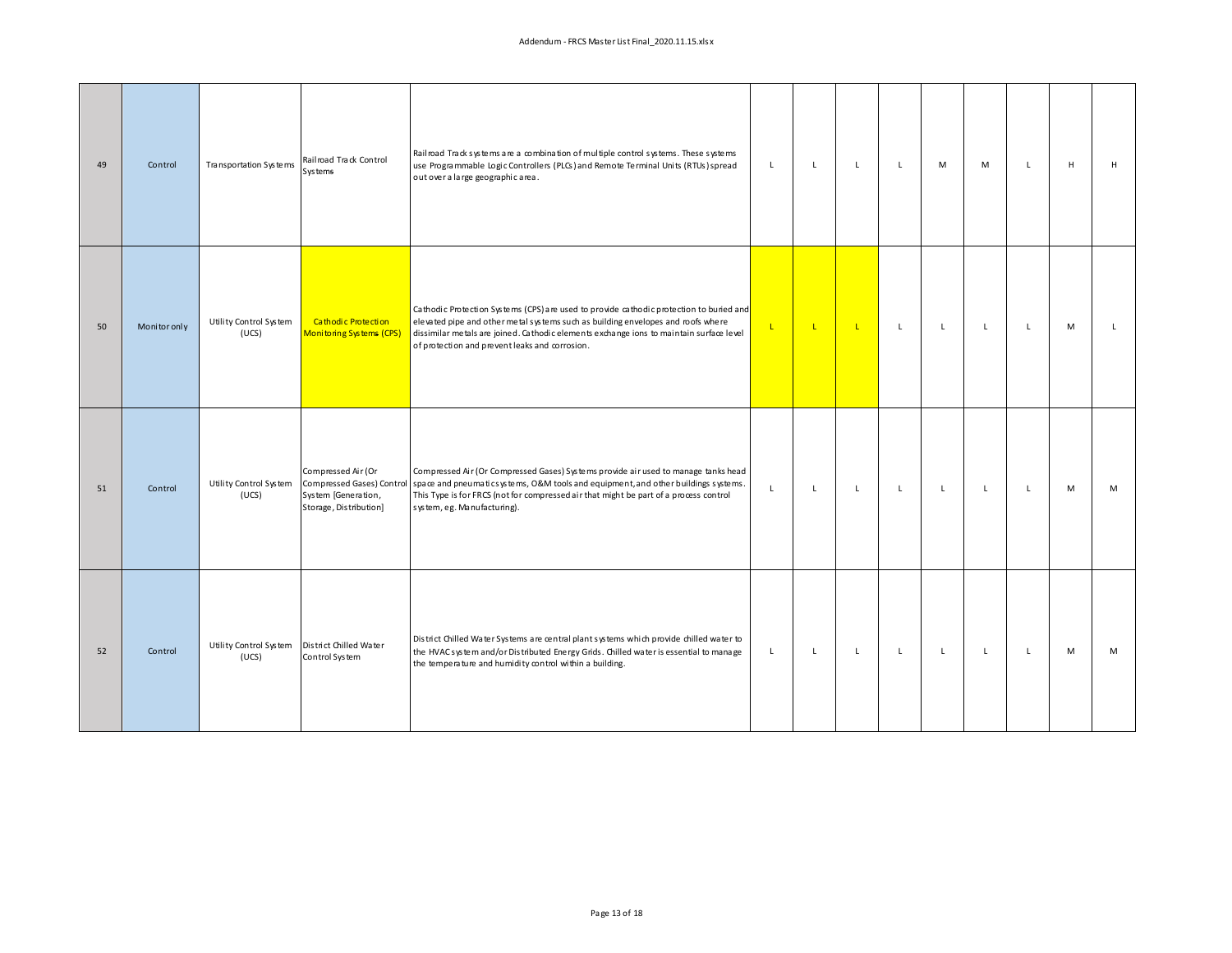| 53 | Control | Utility Control System<br>(UCS) | District Electrical<br>Generation Control System   System (grid). | District Electrical Generation provides electrical power to the Electrical Distribribution                                                                                                                                     | $\mathsf{L}$ | L            | $\mathbf{L}$ | $\mathsf{L}$   | M            | M            | L            | M | M |
|----|---------|---------------------------------|-------------------------------------------------------------------|--------------------------------------------------------------------------------------------------------------------------------------------------------------------------------------------------------------------------------|--------------|--------------|--------------|----------------|--------------|--------------|--------------|---|---|
| 54 | Control | Utility Control System<br>(UCS) | District Hot Water Control<br>System                              | District Hot Water Systems are central plantsystems which provide hot water to the<br>HVAC system and/or Distributed Energy Grids. Hot water is essential to manage the<br>temperature and humidity control within a building. | $\mathsf{L}$ | $\mathbf{L}$ | $\mathbf{L}$ | $\mathsf{L}^-$ | $\mathsf L$  | $\mathsf{L}$ | $\mathsf{L}$ | M | M |
| 55 | Control | Utility Control System<br>(UCS) | District Steam Control<br>System                                  | District Steam Systems are central plant systems which provide steam to the HVAC<br>system and/or Distributed Energy Grids. Steam is essential to manage the temperature<br>and humidity control within a building.            | $\mathsf{L}$ | L            | $\mathbf{L}$ | $\mathsf L$    | $\mathsf{L}$ | $\mathsf{L}$ | $\mathsf{L}$ | M | M |
| 56 | Control | Utility Control System<br>(UCS) | Electrical Transmission and<br>Distribution Control System        | The Electrical Transmission and Distribution Systems are the substations, step-down<br>transformers, switch gear and power cabling that provide power. Indudes emergency<br>and back up generators.                            | $\mathbf{L}$ | $\mathbf{L}$ | $\mathbf{L}$ | L              | M            | M            | $\mathsf{L}$ | M | M |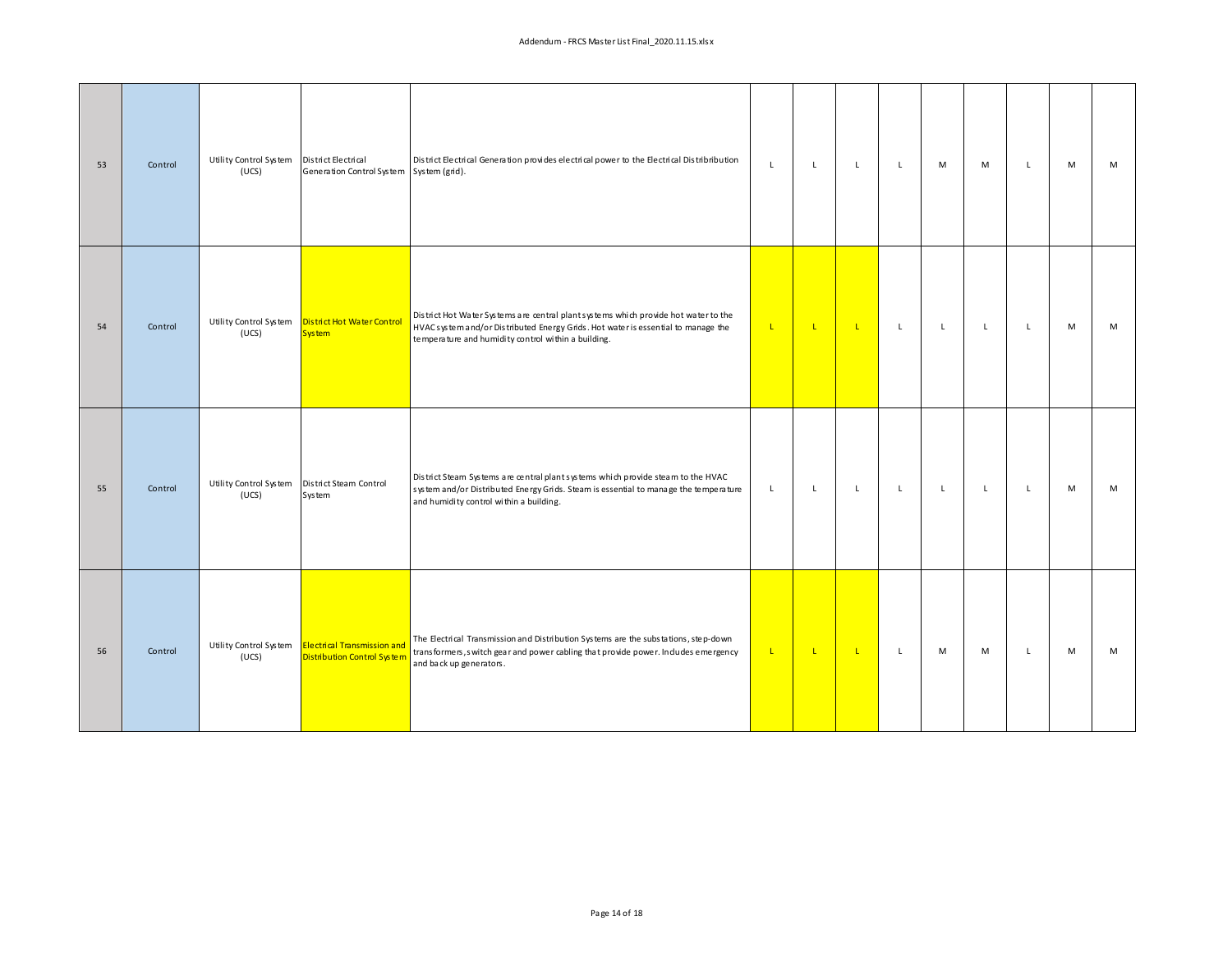| 57 | Control | Utility Control System<br>(UCS) | Gray Water Control System                                                 | Gray Water Systems provide water that has been reprocessed from sanitary waste, is<br>not potable, but can be used for irrigation, etc.                                                                                                                                                                                                                                     | $\mathbf{L}$ | $\mathsf{L}$ | $\mathbf{L}$ | $\mathsf{L}$ | $\mathsf{L}$ | L            | L.           | $\mathsf{L}$ | $\mathsf{L}$ |
|----|---------|---------------------------------|---------------------------------------------------------------------------|-----------------------------------------------------------------------------------------------------------------------------------------------------------------------------------------------------------------------------------------------------------------------------------------------------------------------------------------------------------------------------|--------------|--------------|--------------|--------------|--------------|--------------|--------------|--------------|--------------|
| 58 | Control | Utility Control System<br>(UCS) | Industrial Wastewater<br><b>Freatment System (IWTS)</b><br>Control System | Industrial Wastewater Treatment Systems (IWTS) redaim water that has been used for<br>industrial processes such as manufacturing, operations and maintenance, chill water<br>effluent, and dei cing operations and contain chemicals or solids that must be removed<br>prior to discharge into other bodies of water.                                                       | $\mathbf{L}$ | $\mathsf{L}$ | $\mathbf{L}$ | $\mathsf{L}$ | $\mathsf{L}$ | $\mathsf{L}$ | $\mathsf{L}$ | M            | M            |
| 59 | Control | Utility Control System<br>(UCS) | Microgrid Control System<br>(MCS)                                         | A Microgrid Control System is a specific type of electronic system, but it essentially<br>consists of a" District Electrical Generation Control System" and an<br>"ElectronicTransmission and Distribution Control System". A microgrid is generally<br>designed to connect and disconnect from the grid to enable it to operate in both grid-<br>connected or island mode. | $\mathsf L$  | $\mathsf{L}$ | $\mathsf{L}$ | $\mathsf{L}$ | M            | M            | $\mathsf{L}$ | M            | M            |
| 60 | Control | Utility Control System<br>(UCS) | Natural Gas Control System                                                | Natural Gas Systems are the distribution pipelines, pumps and controls used to provide<br>the natural gas commodity from the supplier to the end user.                                                                                                                                                                                                                      | $\mathsf L$  | $\mathsf L$  | $\mathsf{L}$ | $\mathsf{L}$ | $\mathsf{L}$ | $\mathsf{L}$ | L.           | M            | M            |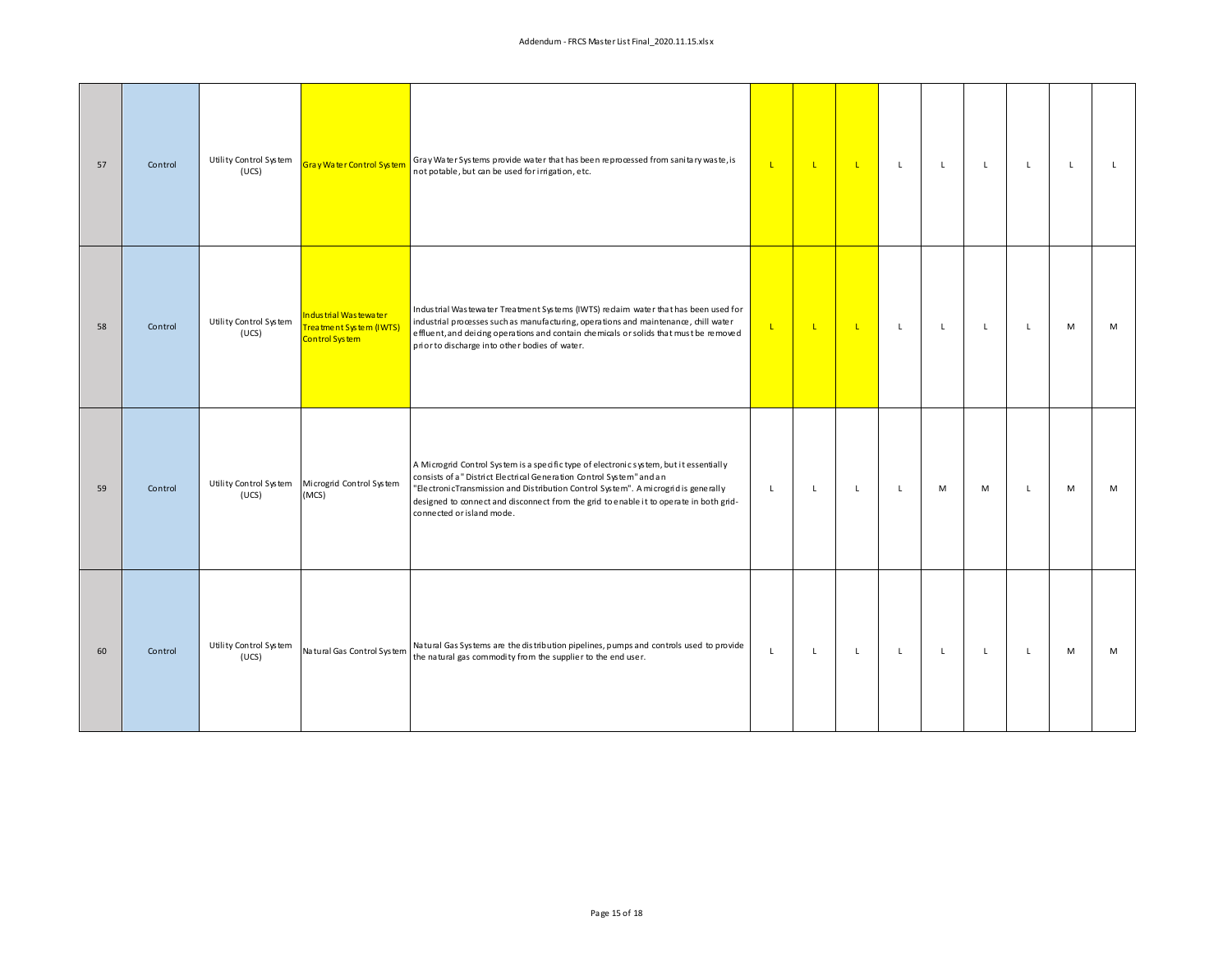## Addendum ‐ FRCS Master List Final\_2020.11.15.xlsx

| 61 | Control | Utility Control System<br>(UCS) | Control System                                | Oil/Water Separators (OWS) separate water and oil from surface water runoff, fuel<br>tanks, marine equipment, and other equipment that has in-line filters to prevent fuel<br>Oil /Water Separators (OWS) contamination or accidental discharge into other bodies of water. For Navy, OW/WO is<br>typically generated by ships tied up at dock, and uses shore-based collection and<br>pumping systems similar to sewer lift stations, and eventually winds up at the Industrial<br>Waster Treatment Plant (IWTP) for processing. | $\mathsf{L}$ | $\mathsf{L}$ | $\mathbf{L}$ | $\mathsf{L}$ | $\mathbf{L}$ | $\mathsf{L}$ | $\mathsf{L}$ | M | M |
|----|---------|---------------------------------|-----------------------------------------------|-----------------------------------------------------------------------------------------------------------------------------------------------------------------------------------------------------------------------------------------------------------------------------------------------------------------------------------------------------------------------------------------------------------------------------------------------------------------------------------------------------------------------------------|--------------|--------------|--------------|--------------|--------------|--------------|--------------|---|---|
| 62 | Control | Utility Control System<br>(UCS) | <b>Potable Water Control</b><br><b>System</b> | Potable Water Systems are typically municipal utilities that provide the water<br>production, distribution pipelines and end point connection to a building and provide<br>water safe for human consumption. Smaller scale PoWS may operate in remote and less<br>populated areas but utilize the same basic equipment and processes.                                                                                                                                                                                             | $\mathsf{L}$ | L.           | $\mathbf{L}$ | $\mathsf L$  | $\mathsf L$  | L            | L.           | M | M |
| 63 | Control | Utility Control System<br>(UCS) | Pure Water Control System                     | Pure Water Systems provide deionized and chemical free water used for reactors, ships,<br>medical and manufacturing processes.                                                                                                                                                                                                                                                                                                                                                                                                    | $\mathsf{L}$ | $\mathsf{L}$ | $\mathbf{L}$ | L.           | M            | M            | M            | H | H |
| 64 | Control | Utility Control System<br>(UCS) | Salt Water Control System                     | Salt Water Systems are a utility commodity commonly used on Navy piers for on-board<br>ship cooling, fire suppression, and dry dock operations. May also be known as "Auxilliary<br>Salt Water Systems", especially in a nuclear ship yard environment.                                                                                                                                                                                                                                                                           | $\mathsf{L}$ | $\mathsf{L}$ | $\mathbf{L}$ | $\mathsf L$  | M            | M            | M            | H | H |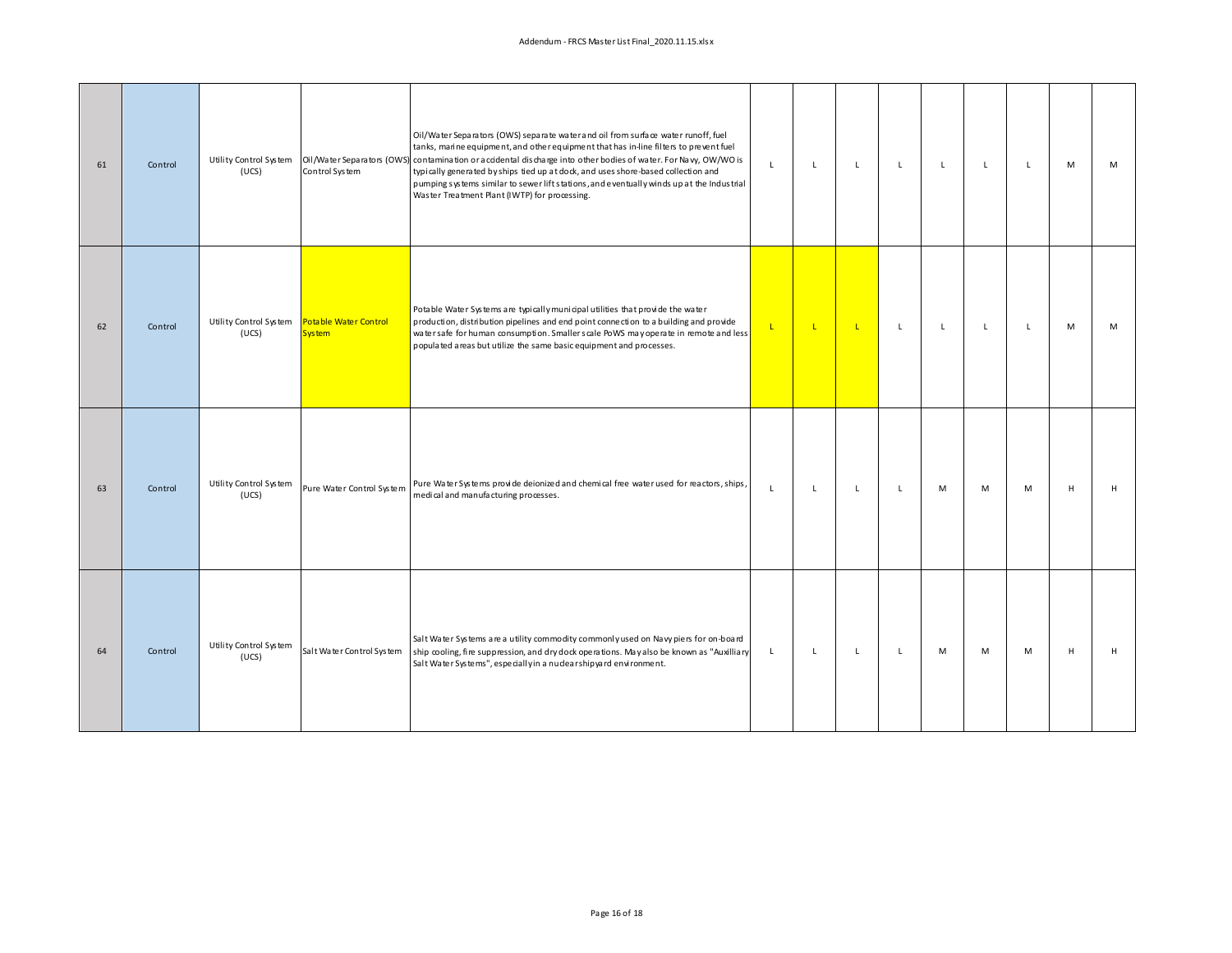| 65 | Control      | Utility Control System Sanitary Sewer /<br>(UCS) | Was te water Control System                                        | Sanitary Sewer / Wastewater Systems are typically municipal utilities that provide the<br>was tewater treatment, collection pipelines and end point connection to a building and<br>remove water used for human consumption.                                                                                                                                                                                                                                                                                                                                                                                                                                                                                                                                                                                                                                                                                                                                                                                                                            | L.           | τ            | $\mathbf{L}$ | L            | L. | L.           | L  | M            | М            |
|----|--------------|--------------------------------------------------|--------------------------------------------------------------------|---------------------------------------------------------------------------------------------------------------------------------------------------------------------------------------------------------------------------------------------------------------------------------------------------------------------------------------------------------------------------------------------------------------------------------------------------------------------------------------------------------------------------------------------------------------------------------------------------------------------------------------------------------------------------------------------------------------------------------------------------------------------------------------------------------------------------------------------------------------------------------------------------------------------------------------------------------------------------------------------------------------------------------------------------------|--------------|--------------|--------------|--------------|----|--------------|----|--------------|--------------|
| 66 | Control      | Utility Control System<br>(UCS)                  | Uninterruptible Power<br>Supply (UPS) Control<br><b>System</b>     | Uninterruptible Power Supply (UPS) is an electrical apparatus system that provides<br>emergency power to a load when the input power source or main power fails.                                                                                                                                                                                                                                                                                                                                                                                                                                                                                                                                                                                                                                                                                                                                                                                                                                                                                        | L.           | $\mathbf{L}$ | $\mathbf{L}$ | $\mathsf{L}$ | M  | L.           | L. | M            | M            |
| 67 | Monitor only | Utility Control System<br>(UCS)                  | Utility Metering Control<br>System (Advanced Meters,<br>AMI, etc.) | Advanced Metering Infrastructure (AMI)" is the full measurement and collection system<br>that indudes Smart Meters at the customer site, communication networks between the<br>customer and a service provider (such as an electric, gas, or water utility, and data<br>reception) and management systems that make the information available to the service<br>provider. AMI differs from traditional automatic meter reading (AMR) in that itenables<br>network communications with the meter. Note: the term Infrastructure is used<br>differently here than for other DoD Control Systems (see Infrastructure definition).<br>These systems enable measurement of detailed, time-based information and frequent<br>collection and transmittal of such information to various parties. AMI meters are a type<br>of UCS, the associated network is the UMCS Platform Endave, and the Front End is a<br>UMCS Front End. (Note: if the meters can switch electrical power, they are part of a<br>electrical distribution system not a metering system.) | $\mathbf{L}$ | $\mathbf{L}$ | $\mathbf{L}$ | $\mathsf{L}$ | L. | $\mathsf{L}$ | L  | $\mathsf{L}$ | $\mathsf{L}$ |
| 68 | Other        | Utility Monitoring and<br>Control System (UMCS)  | Tele communi cations<br>Control System (e.g., CAIRS)               | A telecommunications management/distribution system (TMS) (telecommunications<br>control system in this context) primarily controls voicemail and plain-old-telephone call<br>services and supports the transmission and distribution of telecommunications<br>throughout an installation. It is also used to monitor, control, alam and/or distribute<br>aggregate, special purpose and single use communications circuits and pathways.<br>Additionally, it may manage billing, switch controls, service management and operator<br>consoles.                                                                                                                                                                                                                                                                                                                                                                                                                                                                                                         | н            | H            | H            | н            | H  | H            | H  | H            | H            |